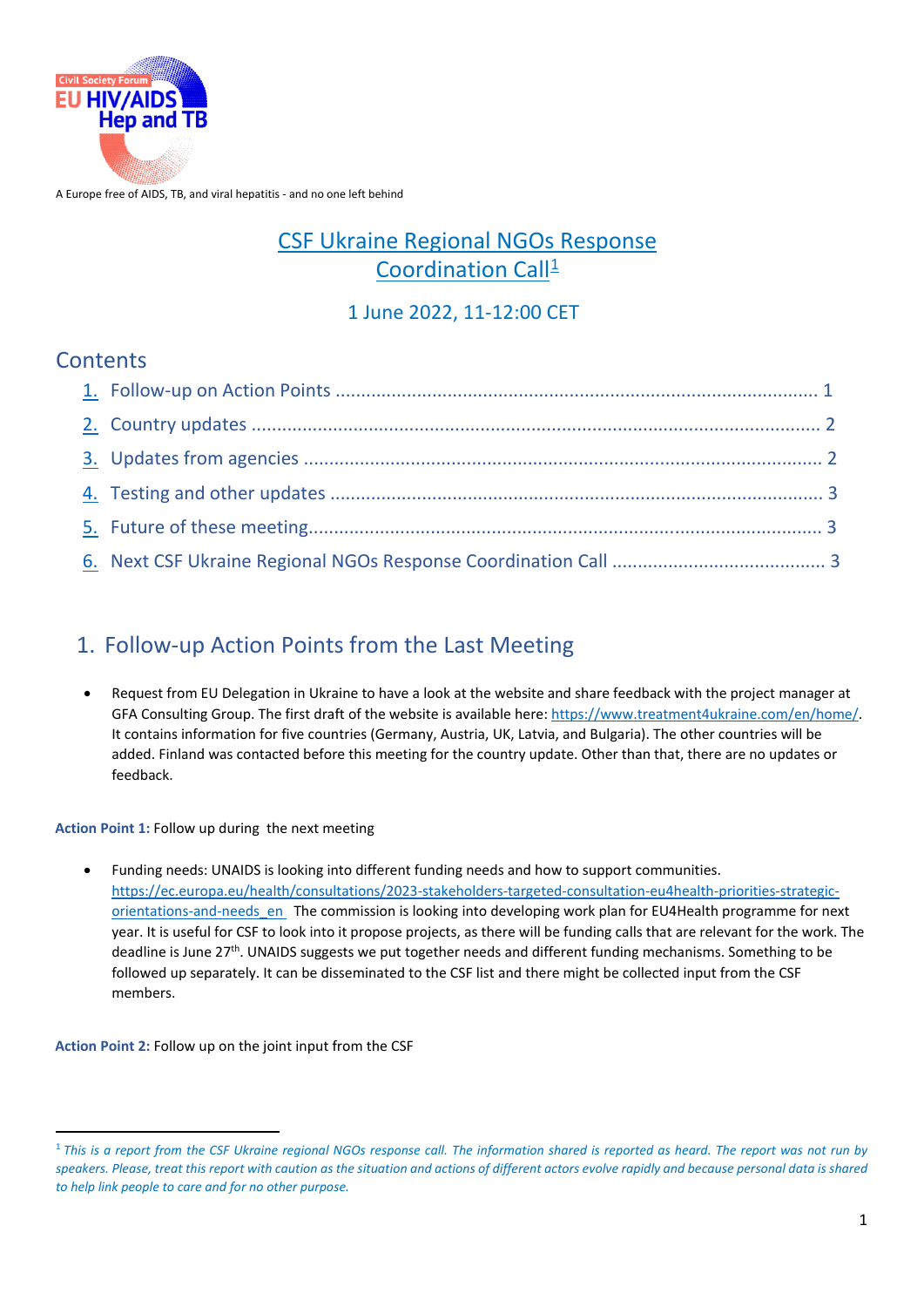## 2. Country Updates

In **Belgium** there are no major problems, but people who arrive need to register as soon as possible because it takes some time to process the registrations and have access to healthcare.

**Finland**. Similar situation is in Finland. It seems that people arrived to Finland some time ago but they are now running out of medication. There is urgent need for treatment but registration takes quite a lot of time. Nurses and doctors agree that it is taking too much time. There is a need to send a message to register as soon as possible. There seem to be more requests for urgent access to treatment. People might have not registered when they entered the country and they had medication with them, many have received the medication from their relatives of friends, who live in Ukraine but as that is not possible anymore, they are getting in contact with the clinics.

There is information about human trafficking in Finland, however, there are no signs there is more human trafficking than earlier. Finland traditionally had many Russian sex workers who now claim to be Ukrainians, as they do not feel safe.

**Norway:** the legal situation is fine. Anyone physically present in Norway has the right to treatment and medication. In practice, the situation is manageable, there are cases when people are without medication but there is always a solution to find treatment access. Sometimes there is an issue to get a prescription, but there are contacts with doctors who could write prescription in our own names. There is also pharmacy that has nameless prescriptions available that can be used. The system is not very flexible but it is possible to get around it and anyone can come to us.

**Germany:** there was a case brought up in Munich about the person with severe case of COVID-19 who was also diagnosed with HIV and HCV. They could not get medication and access health insurance because they had no local registration and no local address. In Germany it takes some time before the person gets access to health insurance.

**EC**: The Commission received information about this case and clarification from Germany. Refugees from Ukraine in need of assistance are regularly entitled to benefits under the Asylum Seekers' Benefits Act (AsylbLG): either after expressing a request for protection according to § 1 para. 1 no. 1a AsylbLG or after being granted a residence title according to § 24 Residence Act (AufenthG) according to § 1 para. 1 no. 3a AsylbLG. While receiving basic benefits, there is an entitlement to health care benefits according to §§ 4, 6 AsylbLG. The medical treatment required for the treatment of acute illnesses and painful conditions, including the provision of medicines, including the necessary vaccinations and other services required for recovery, improvement or alleviation of illnesses or the consequences of illnesses are granted. The respective state authority or the competent authorities, the registration authority and the social welfare office are responsible for granting benefits under the AsylbLG.

The EU Delegation to Ukraine aims at ensuring that Ukrainians forced to leave their country are protected and secure within the EU Member States they are staying in, and the team foresees such a platform as a long-term support to get across information on proper treatment options -<https://www.treatment4ukraine.com/en/home/>

**Slovakia:** There was an issue that PLHIV would get ARV free of charge for only 1 month. Organisations are trying to solve this issue, it's in the process, so far there are some alternative ways that doctor can do for their clients, change their regime, have lower prices, this is not ideal and it takes time for the state to take over to realise. Civil society is not strong enough, the letter was sent to the Commission.

## 3. Updates from the WHO Europe and the Commission

#### **WHO Europe:**

- The issue with running out of medicine seems to be happening now more than before. Before people had some amount with them and were taking care of other needs. Now they are running out of medicines and are searching for help. WHO together with ECDC are thinking to have more official meetings with member states to discuss these issues. During the talk with Romania and Bulgaria, it was clear that they want to learn from the Polish experience and maybe either issue an ordinance or use EU directive, so they can procure treatment or accept donations. There has been an issue reported about camps for refugees, who are not keen on allowing outreach work on HIV.
- The country office of WHO in Poland managed to mobilize funding and will try to support the needs of the NGOs to increase their capacity. Since for EU countries there was not much funding possibilities outside of European Commission, at least for now it's clear that there is a preliminary mapping done with understanding what interventions need to be supported and at least this helps.